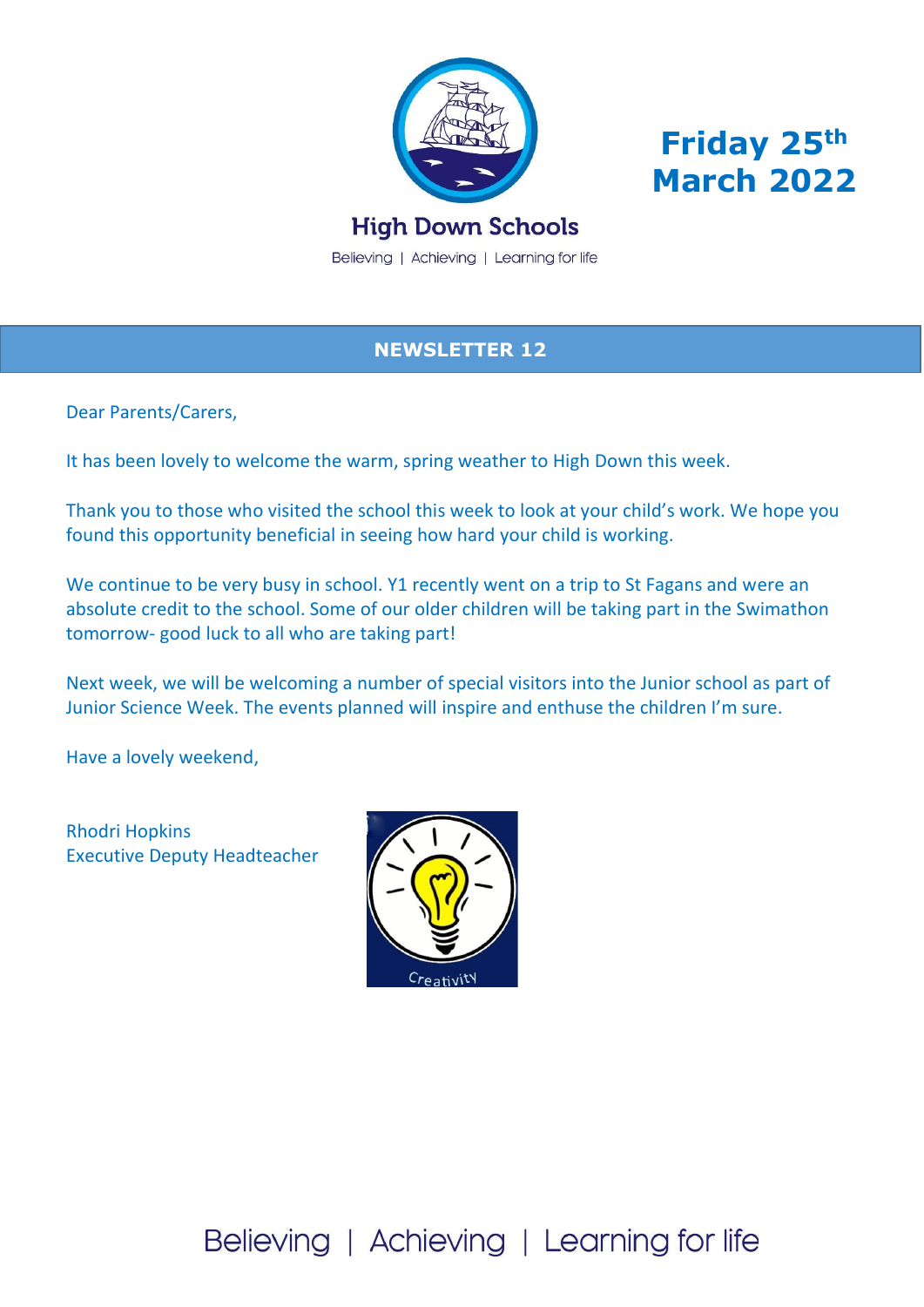#### **Houses and Homes in the past**

As part of their work in History this term, Year One visited the St Fagans National Museum of History in Cardiff. A great day out was had by all, investigating the many exhibits illustrating how life in the past was different from now and exploring history through people's everyday lives. All the staff are delighted that we are able to offer the children these fantastic hands-on experiences once again, following the restrictions of the last two years!

Back in school, the children have been experiencing washday in the past for themselves, with washing dollies, washboards, mangles and wooden clothes pegs. Not a tumble dryer or an automatic washing machine to be seen!









**Comic Relief**



Thank you for your donations last week to support Comic Relief. Across both schools, we raised a total of £680.50!

# Believing | Achieving | Learning for life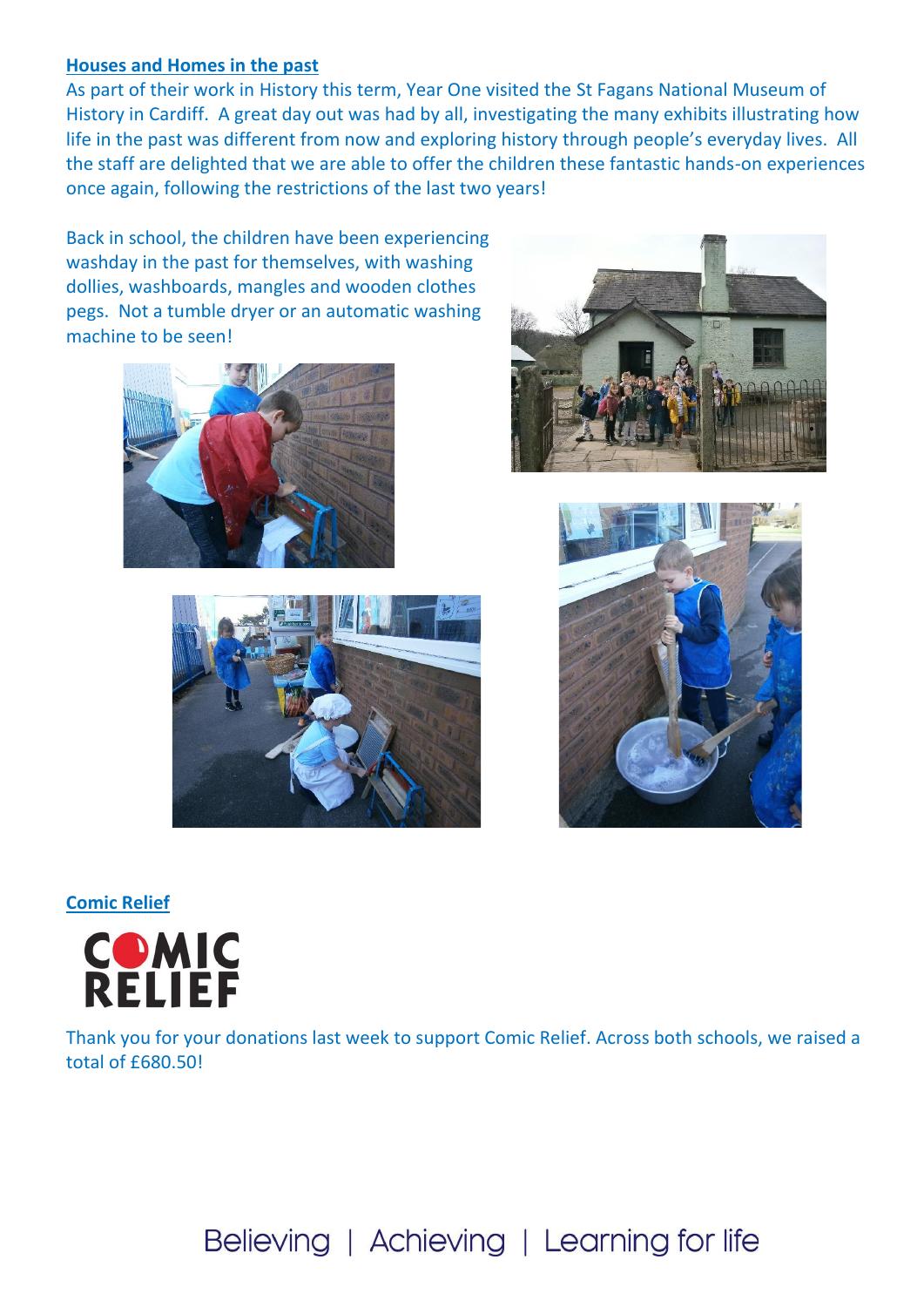

We have discussed as a school about ways in which we can support the suffering in Ukraine and other countries impacted by the awful events taking place. Below is a link to the 'Disasters Emergency Committee' where donations can be made if you wish to support. This will allow money to be sent directly to where it is needed. Gift Aid can also then be applied. The people impacted are very much in our thoughts.

**[https://www.dec.org.uk/?msclkid=a6a6de2362e11b4914a6bc1e17d22956&utm\\_source=bing&u](https://www.dec.org.uk/?msclkid=a6a6de2362e11b4914a6bc1e17d22956&utm_source=bing&utm_medium=cpc&utm_campaign=Branded%20Keywords&utm_term=dec&utm_content=DEC) [tm\\_medium=cpc&utm\\_campaign=Branded%20Keywords&utm\\_term=dec&utm\\_content=DEC](https://www.dec.org.uk/?msclkid=a6a6de2362e11b4914a6bc1e17d22956&utm_source=bing&utm_medium=cpc&utm_campaign=Branded%20Keywords&utm_term=dec&utm_content=DEC)**

#### **Infant School Celebration Service:**

#### **18th March 2022**

**Swans:** Evelyn A & Thea; **Penguins:** Jasper & Nia; **Pelicans:** Meadow & Deon; **Parrots:** Ezzi, Freddie & Tillie; **Puffins:** Greta-Mai, Oscar & Joe.

#### **25th March 2022**

**Robins:** Rebekah, Jamie & Emilia; **Ducks:** Jaxon & Mia; **Owls:** Kaylee & Joshua; **Falcons** Mali & Hannah.

#### **Junior Golden Book Assembly:**

#### **18th March 2022**

**Years 3 & 4** –Reuben and Amelia 3AB, Nissy and Rhys 3T, Thea and Louie 3W, Mollie and Edith 4D, Samuel E and Ava D 4F, Alicia and Aiden 4W

**Years 5 & 6** –Izzy G and Ben P 5W, Lucy and Ella 5S, Reuben and Chloe 5CH, Sonny and Alice 6H, Louis and Leila 6G, Tom G and Lily 6D Alfie and Ludo 6B

#### **25th March 2022**

**Years 3 & 4** – Alex and Ivy 3AB, Martha K and Istas 3T, Jasmine and Isla 3W, William W and Ava D 4F, George T and Gabriel 4W, Isabel C and Lucas 4D **Years 5 & 6** – Lennon and Jamie 5W, Noah and Jake 5S, Albert and Tessa 5CH, Sienna and Lily 6H,

Harry and Sam 6G, Kye and Erin 6D Alice and Sophie 6B

6B children from previous weeks that were missed from the newsletters by error: Friday 4th March Miah and Jack Friday 11<sup>th</sup> March Cathryn and Jacob

**Key Diary Dates-**Updated dates will be highlighted in red within each newsletter Infant school Junior school Both schools